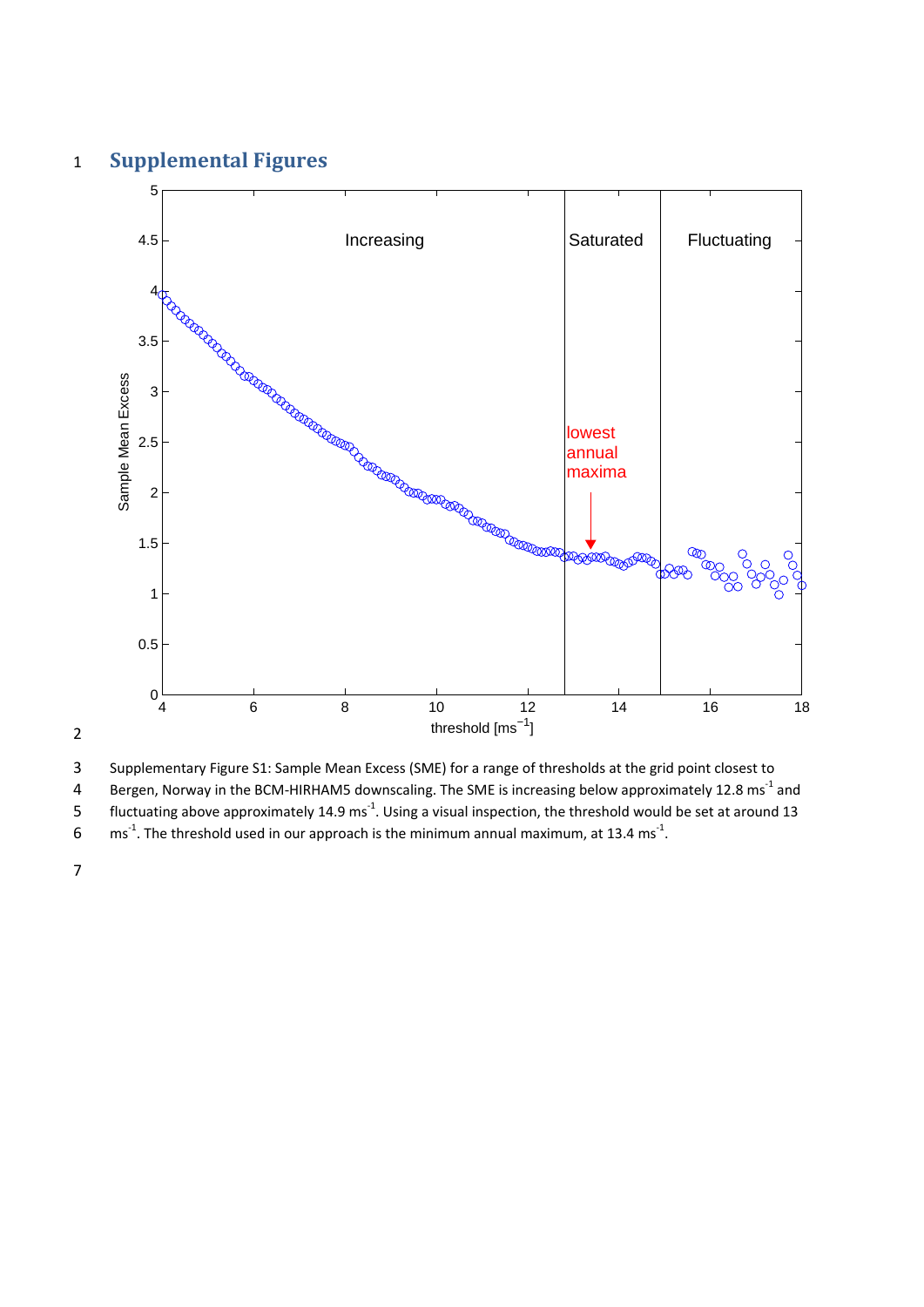

8



10 HIRHAM5 downscaling. The empirical data in red is compared to the fitted CDF in blue (top left); the GPD QQ‐

11 plot is shown with the 1-1 line in red (bottom left); the fitted PDF is compared to a histogram of the data

12 (bottom right); and the profile likelihood is shown in blue (top right) along with the various confidence interval

13 levels dashed in black. The red circle indicates the maximum likelihood estimation.

14